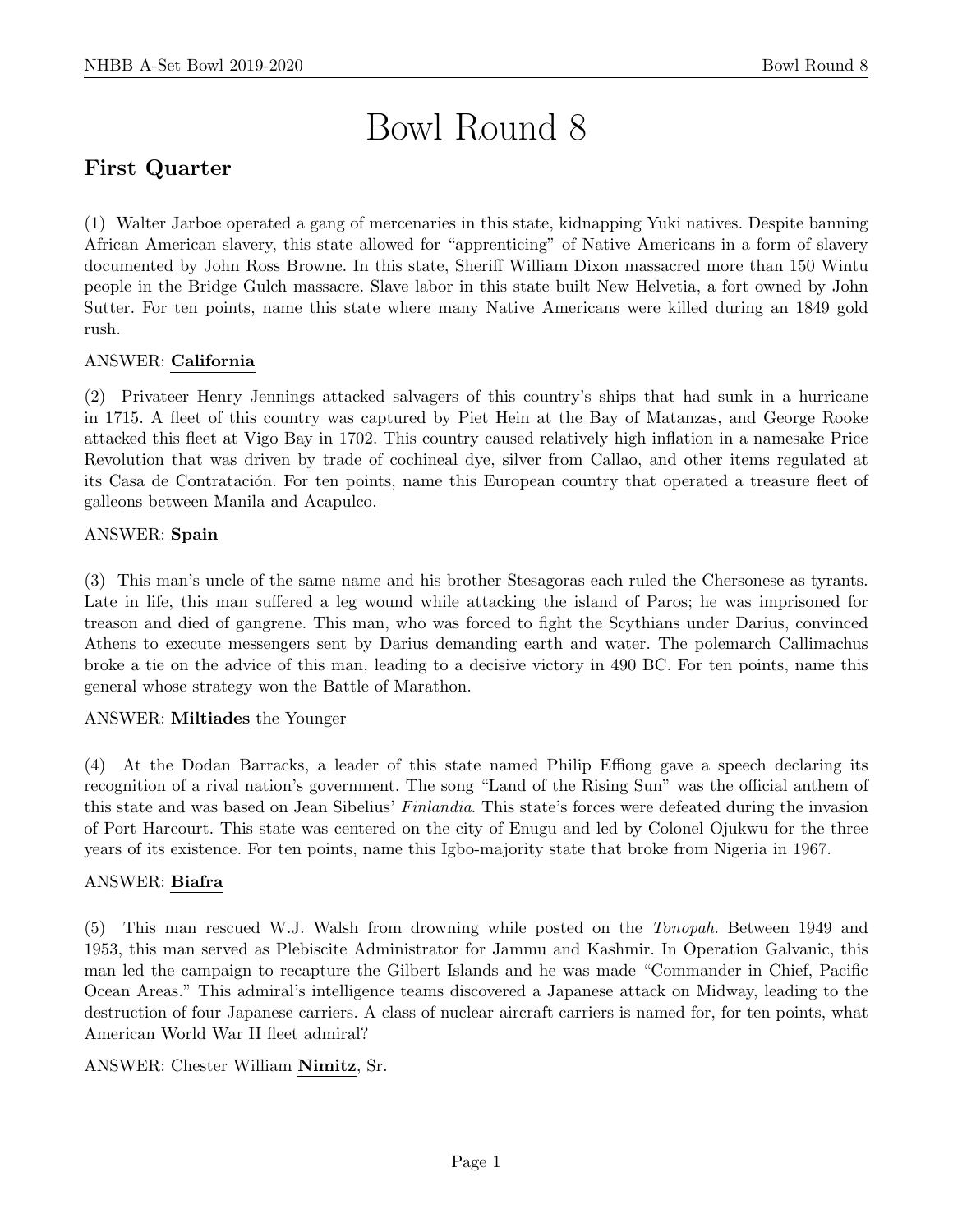(6) This man's son Pufang is an advocate for disability rights, having been paralyzed during torture by the Red Guards. This man consolidated power with the help of the Eight Elders, who met frequently at his home. This man worked with Zhao Ziyang to remove Hua Guofeng from the premiership, noting that "it doesn't matter whether a cat is white or black as long as it catches mice." This man was criticized for suppressing the Tiananmen Square protests. Shanghai was opened to foreign investment by, for ten points, what Chinese leader who reformed the economy in the 1980s?

# ANSWER: Deng Xiaoping

(7) This man's daughter Mary played Kristin Shepard, who turned out to be the one who shot J.R. in the famous cliffhanger of the soap opera Dallas. This man, whose last TV appearance was on a Christmas special singing a duet with David Bowie, co-starred in a film series beginning with Road to Singapore with Bob Hope. A recording of this man was used in Operation Frequent Wind to signal the American evacuation from Saigon. For ten points, name this American actor and singer of "White Christmas."

# ANSWER: Harold "Bing" Crosby

(8) This general's Philipsburg Proclamation offered fugitive slaves freedom upon joining the British Army. This general assumed his highest post after a large party known as the Mischianza was thrown for his predecessor. In an attempt to relieve Burgoyne, this man led the capture of Fort Montgomery and dismantled the Hudson River Chain. This man was succeeded by Guy Carleton in his highest post in 1782 after the defeat of General Cornwallis at the Battle of Yorktown. For ten points, name this Commander-in-Chief of British forces in North America after William Howe.

# ANSWER: Henry Clinton

(9) This philosopher, who developed a method of steam distillation to produce rose water and essential oils, claimed he had read Aristotle's Metaphysics 40 times before reading a commentary by al-Farabi. This main target of al-Ghazali's The Incoherence of the Philosophers argued for the existence of the soul with the "floating man" argument. The Canon of Medicine and The Book of Healing were written by, for ten points, what Persian Islamic philosopher of the 11th century?

# ANSWER: Avicenna (or ibn Sina; or Abu Ali Sina; or Pur Sina)

(10) The Great Plank Road, or Canyon Road, was built to connect this city to the Tualatin Valley. Francis Pettygrove and Asa Lovejoy flipped a coin to decide the name of this city, whose suburbs include Clackamas and a town developed by ship workers Vanport. Henry Kaiser helped build Liberty Ships in this Pacific Northwest city, where early settlers described it as "Stumptown." For ten points, name this former timber hub in Oregon that was named in honor of a city in Maine.

# ANSWER: Portland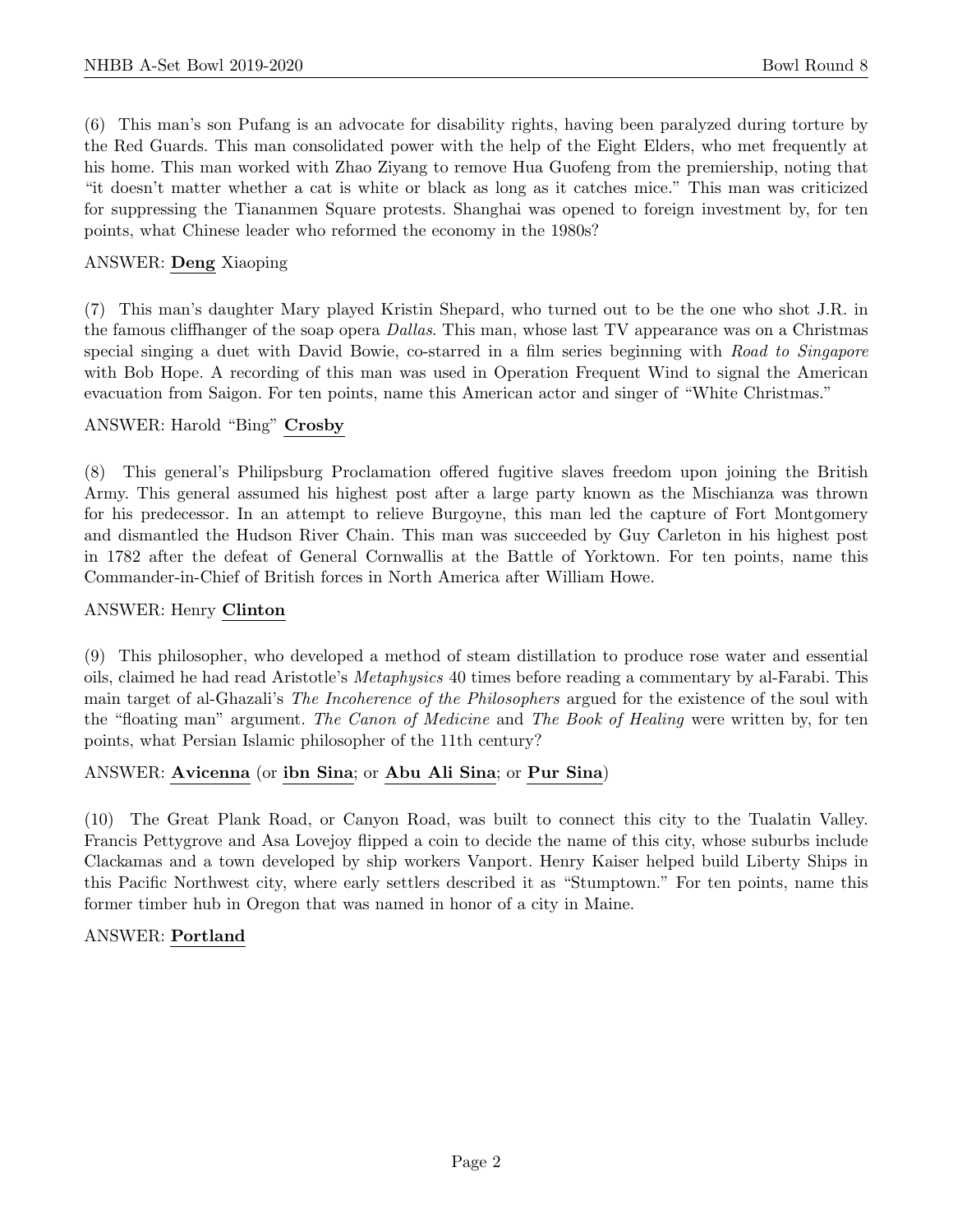# Second Quarter

(1) The division of this man's empire between his sons alk-Amin and al-Ma'mun caused a civil war. Before becoming a ruler, this man led an assault against Empress Irene, reaching as far as Chrysopolis before turning around. Twelve mechanical knights were part of a water clock that this man sent to Charlemagne with an elephant and other gifts. This man, whose epithet means "Rightly Guided," created the House of Wisdom in Baghdad, which became a center of learning during the Islamic Golden Age. For ten points, name this fifth Abbasid Caliph.

ANSWER: Harun al-Rashid (or Harun the Orthodox, Harun the Rightly-Guided, Harun the Upright, Harun the Just, accept Aaron for Harun)

BONUS: Among the scholars who worked in the House of Wisdom was this astronomer and mathematician whose *Compendious Book on Calculation by Completion* inspired the name of, and revolutionized, algebra.

### ANSWER: Muhammmad ibn Musa al-Khwarizmi

(2) This leader's reputation was hurt after attempting to cover up a leak of the military exercise Fallex 62. This leader declared "this is our breakthrough" after a new plan to pool coal production with France was adopted in the Schuman Declaration. More controversially, this politician ordered the arrest of Der Spiegel journalists in 1962 after they had leaked state secrets. Ludwig Erhard's post-war economic revitalization took place under, for ten points, what first Chancellor of West Germany?

### ANSWER: Konrad Adenauer

BONUS: Adenauer promoted this doctrine of refusing to hold diplomatic relations with countries that recognized East Germany. This doctrine was followed between 1955 and 1970.

### ANSWER: Hallstein Doctrine

(3) This man's popular education bill eventually led to the "common-school" system in Pennsylvania. Langdon Cheves was replaced by this man, who prepared Lewis and Clark's expedition report for publication. After Louis McLane and William Duane refused to withdraw from an institution led by this man, Roger Taney was appointed Treasury Secretary. The Whigs' support for this man and his institution was countered by Andrew Jackson, who refused to renew his charter. For ten points, name this final president of the Second Bank of the United States.

### ANSWER: Nicholas Biddle

BONUS: Among Biddle's supporters was this co-founder of the Second Bank who served as Minister to the UK and France after spending nearly 13 years as Secretary of the Treasury under Jefferson and Madison.

### ANSWER: Albert Gallatin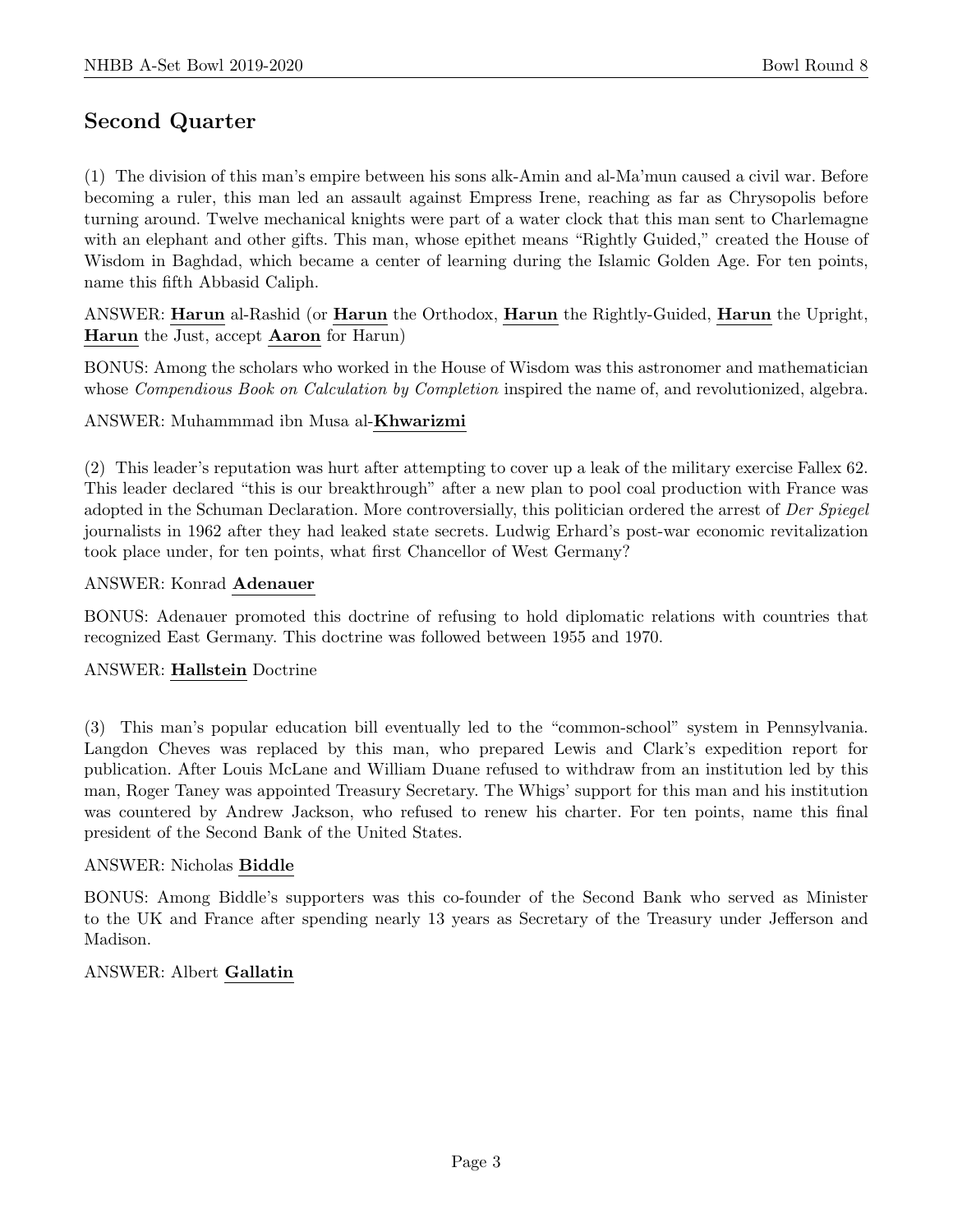(4) This woman asked a series of 42 questions about scripture in a letter she likely wrote from the Oratory of the Paraclete. A man named Fulbert was convinced that this woman could be tutored by a man who lusted after her; shortly thereafter, this woman gave birth to a son named Astrolabe, and Fulbert led a mob that castrated her tutor. Marriage and prostitution are compared in the writings of, for ten points, what 12th century French feminist writer who is most famous for her correspondences with the author of Sic et Non, Pierre Abélard?

# ANSWER: Héloise d'Argenteuil

BONUS: The story of Héloise inspired this immensely popular 1761 French epistolary novel. Its title character, described as "the new Héloise," is tutored by Saint Preux and marries Wolmar, a character based on the author's patron, Baron d'Holbach.

ANSWER: Julie, or the New Heloise

(5) A ruler of a kingdom in this modern country, Yalamber, had his head cut off by Lord Krishna according to the Mahabharata. The first two dynasties of this country were the Kirata and the Licchavi. Unification of this country occurred under Prithvi Narayan Shah, who conquered Nuwakot and created the Gorkha Kingdom. In 2001, Prince Diprendra killed 9 members of this country's royal family. For ten points, name this Himalayan nation where pro-democracy protests took place in 2006 in Kathmandu.

# ANSWER: Nepal

BONUS: This man succeeded Birendra as the last king of Nepal. In 2006, he restored the parliament, which abolished the monarchy in 2008.

# ANSWER: Gyanendra Bir Bikram Shah Dev

(6) An artifact said to have belonged to this deity was chewed and spit out to create other deities. Another artifact was believed to have been hung from a tree to lure this deity from a cave; that mirror is believed to be held at the Grand Shrine of Ise [ee-say]. This goddess gave her grandson Ninigi the sword Kusanagi, one of the Imperial Regalia of Japan. The emperor of Japan traces his lineage to, for ten points, what sister of Susanoo, the Shinto sun goddess?

### ANSWER: Amaterasu

BONUS: The legend that Japanese emperors are descended from Amaterasu is found in this 8th century AD compilation of myths, legends, and history. The more detailed Nihon Shoki was written shortly after this work, the oldest surviving Japanese text.

# ANSWER: Kojiki (accept Furukotofumi)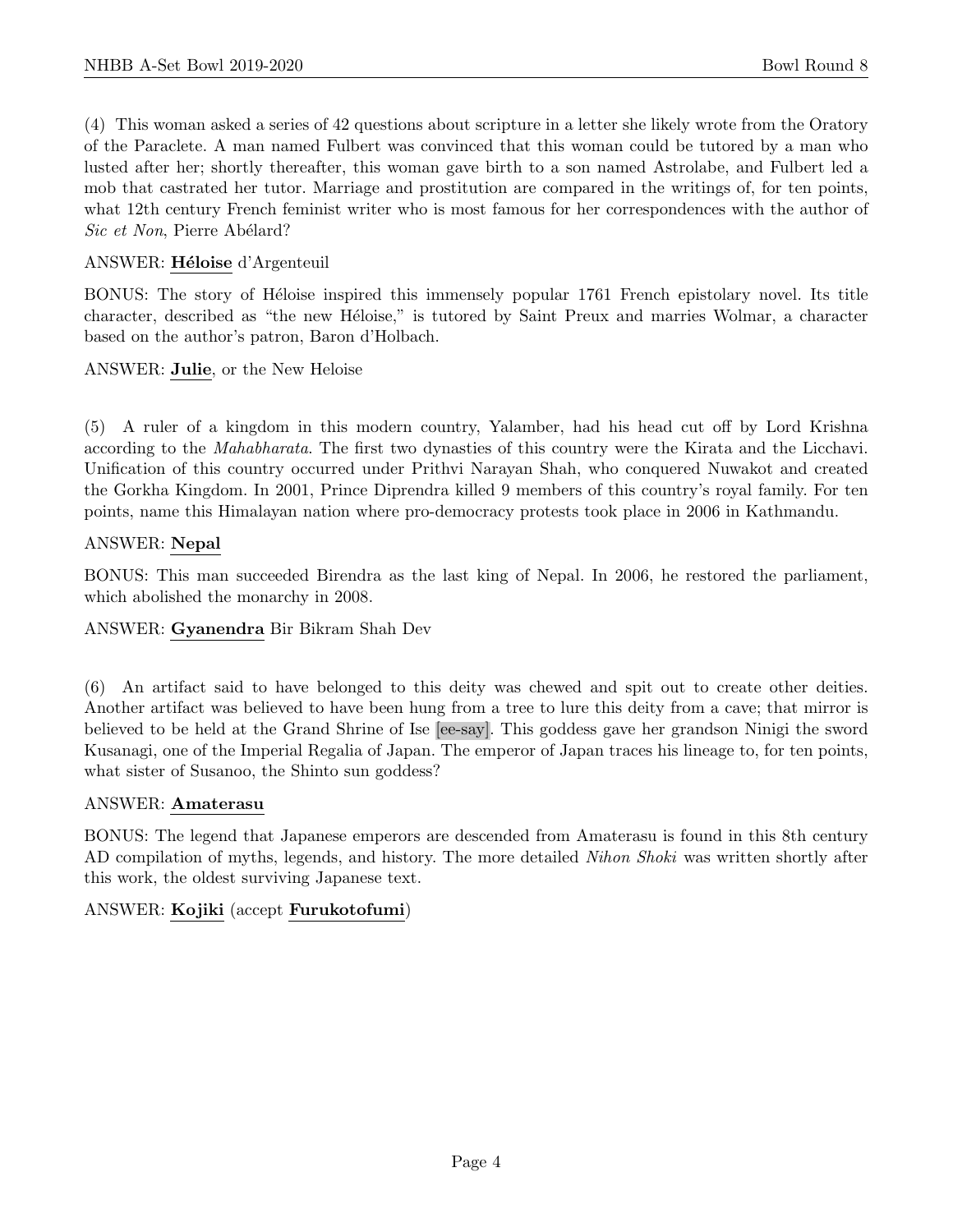(7) This event was the subject of the case Al-Jundi vs. Mancusi, which ruled that Muslim victims had been singled out for abuse. During this event, negotiations between Russell Oswald and Elliot Barkley broke down, leaving hostages in the hands of Frank Smith. The killing of George Jackson in San Quentin inspired this event, which Governor Nelson Rockefeller was criticized for using deadly force to end. 33 people were killed fighting for better living conditions in, for ten points, what 1971 prison riot in New York?

# ANSWER: Attica prison riot

BONUS: In response to the Attica riot, members of this group tried to bomb the office of negotiator Russell Oswald. This group's first riot, the 1969 "Days of Rage," sought to "bring the war home" by, among other things, bombing the statue memorializing the police who died in the Haymarket riot.

# ANSWER: Weather Underground (or the Weathermen; prompt on Students for a Democratic Society or SDS)

(8) In 1832, this man's bones were stolen and ritually incinerated. This man's uncle Juan debated Cardinal Giuliano Cesarini at the Council of Florence. This man ordered condemned individuals to wear sanbenitos. Sixtus IV allowed the creation of a holy office led by this man, who created tribunals in Sevilla, Saragossa and Córdoba. Despite being descended from conversos himself, this man targeted Jews and Muslims. The marraige of Ferdinand and Isabella was recommended by, for ten points, what royal advisor and leader of the Spanish Inquisition?

### ANSWER: Tomás de **Torquemada**

BONUS: This man, who arranged for a papal dispensation for Ferdinand and Isabella to marry, became Pope in 1492 and somewhat tried to control the Inquisition by appointing milder assistants to Torquemada.

ANSWER: Alexander VI (accept Rodrigo Borgia; prompt on "Alexander;" prompt on "Borgia")

# Third Quarter

The categories are  $\dots$ 

- 1. Women's Suffrage
- 2. Contemporaries of Stalin
- 3. Peru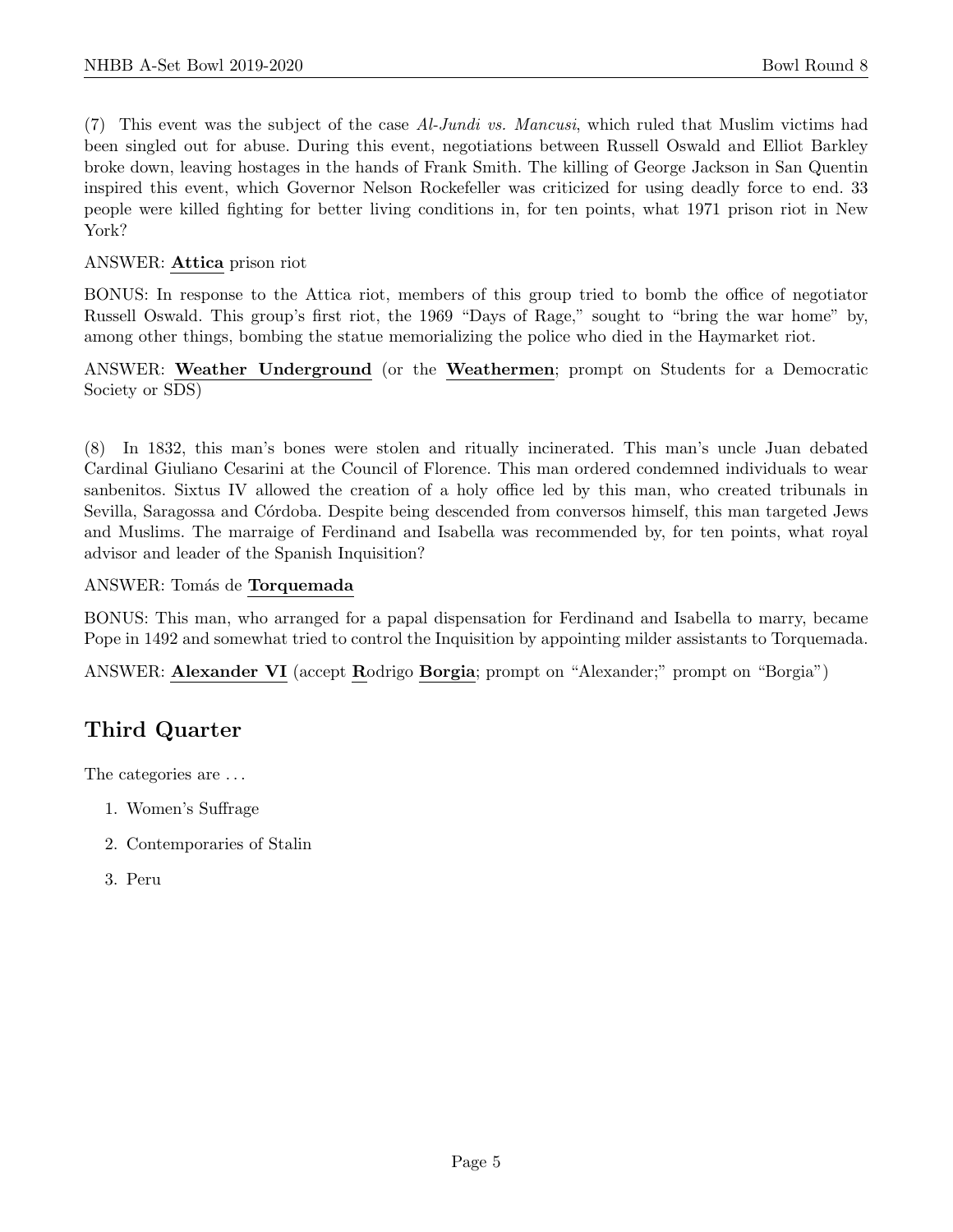### Women's Suffrage

Name the...

- (1) US constitutional amendment that guarantees women's suffrage.
- ANSWER: 19th Amendment to the US Constitution
- (2) President who eventually supported suffrage as a key to winning World War I.

### ANSWER: (Thomas) Woodrow Wilson

(3) Suffragette who was arrested for voting in 1872 and charged a \$100 fine by Ward Hunt.

### ANSWER: Susan B. Anthony

(4) New York city where that woman tried to vote.

### ANSWER: Rochester

(5) Group led by Alice Paul that picketed the White House for suffrage; its members were tortured in prison.

### ANSWER: Silent Sentinels

(6) Pacifist Montana representative who was the first woman in Congress.

### ANSWER: Jeannette Rankin

(7) Populist Party chairwoman who was President of the WCTU for 20 years.

### ANSWER: Frances Willard

(8) 1875 Supreme Court case that ended the "new departure" strategy by ruling the Constitution didn't give anyone the right to vote.

### ANSWER: Minor v. Happersett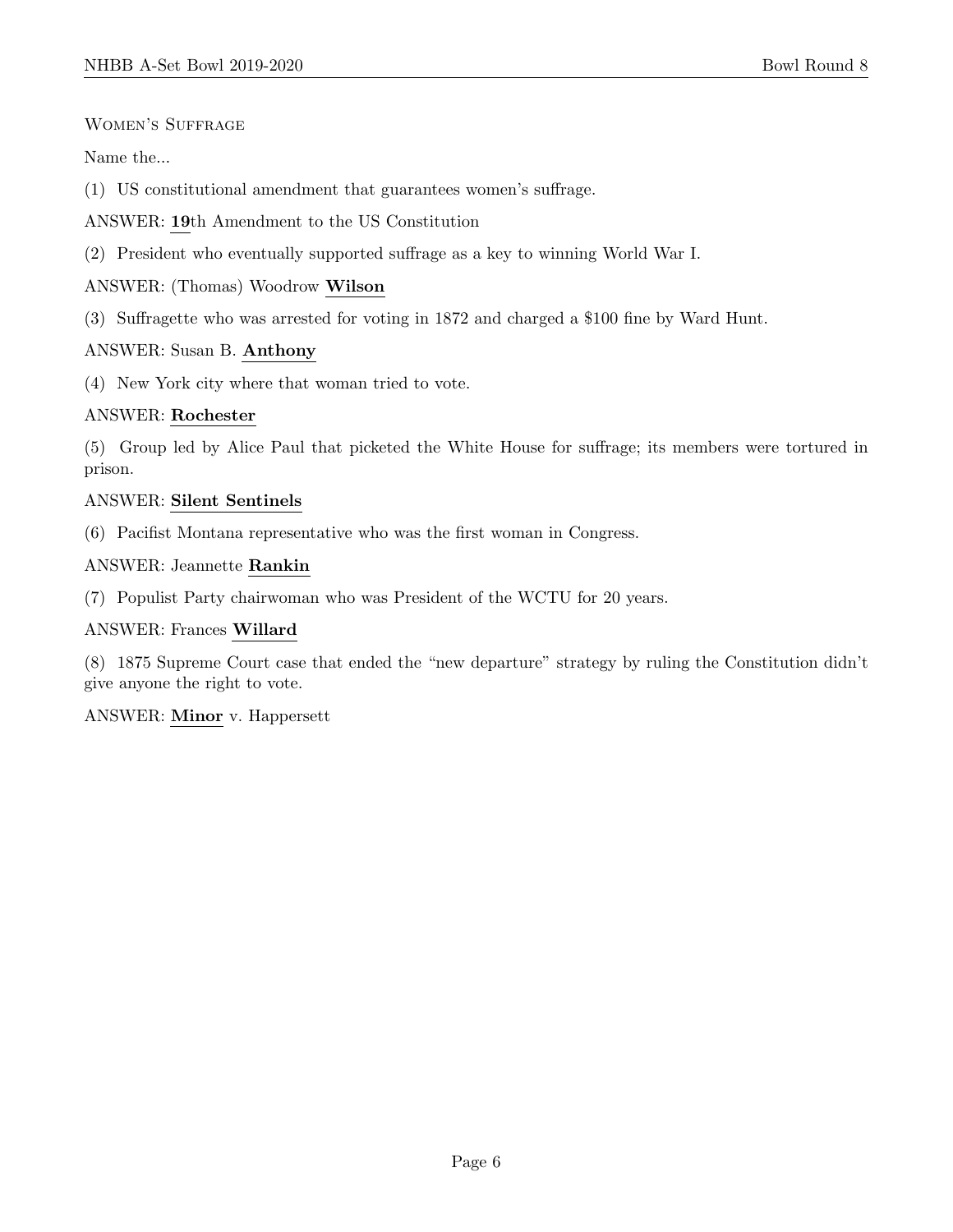Contemporaries of Stalin

Name the...

(1) Man who preceded Stalin as leader of the Soviet Union.

ANSWER: Vladimir Lenin (or Vladimir Ilyich Ulyanov)

(2) Rival who was executed by Ramon Mercader in Mexico in 1940.

ANSWER: Leon Trotsky (accept Lev Davidovich Bronstein)

(3) Yugoslavian president who told Stalin "Stop sending people to kill me" after their ideological split.

ANSWER: Josip Broz Tito (accept either or both names)

(4) German Field Marshall, captured at Stalingrad, who Stalin refused to trade for his own captured son.

### ANSWER: Friedrich Paulus

(5) Revolutionary who supposedly wrote a 1924 letter to British communists and was executed in a show trial in 1936.

ANSWER: Grigory Zinoviev (accept Hirsch Apfelbaum)

(6) Politician whose 1934 murder at the Smolny Institute was probably ordered by Stalin and definitely led to the Great Purge.

ANSWER: Sergei Kirov (accept Sergei Kostrikov)

(7) Head of the NKVD who became First Deputy Premier after Stalin's death but was ousted and executed in 1953.

### ANSWER: Lavrentiy Beria

(8) Editor of Pravda and theorist of "socialism in one country" who was executed after the last Moscow Show Trial.

### ANSWER: Nikolay Bukharin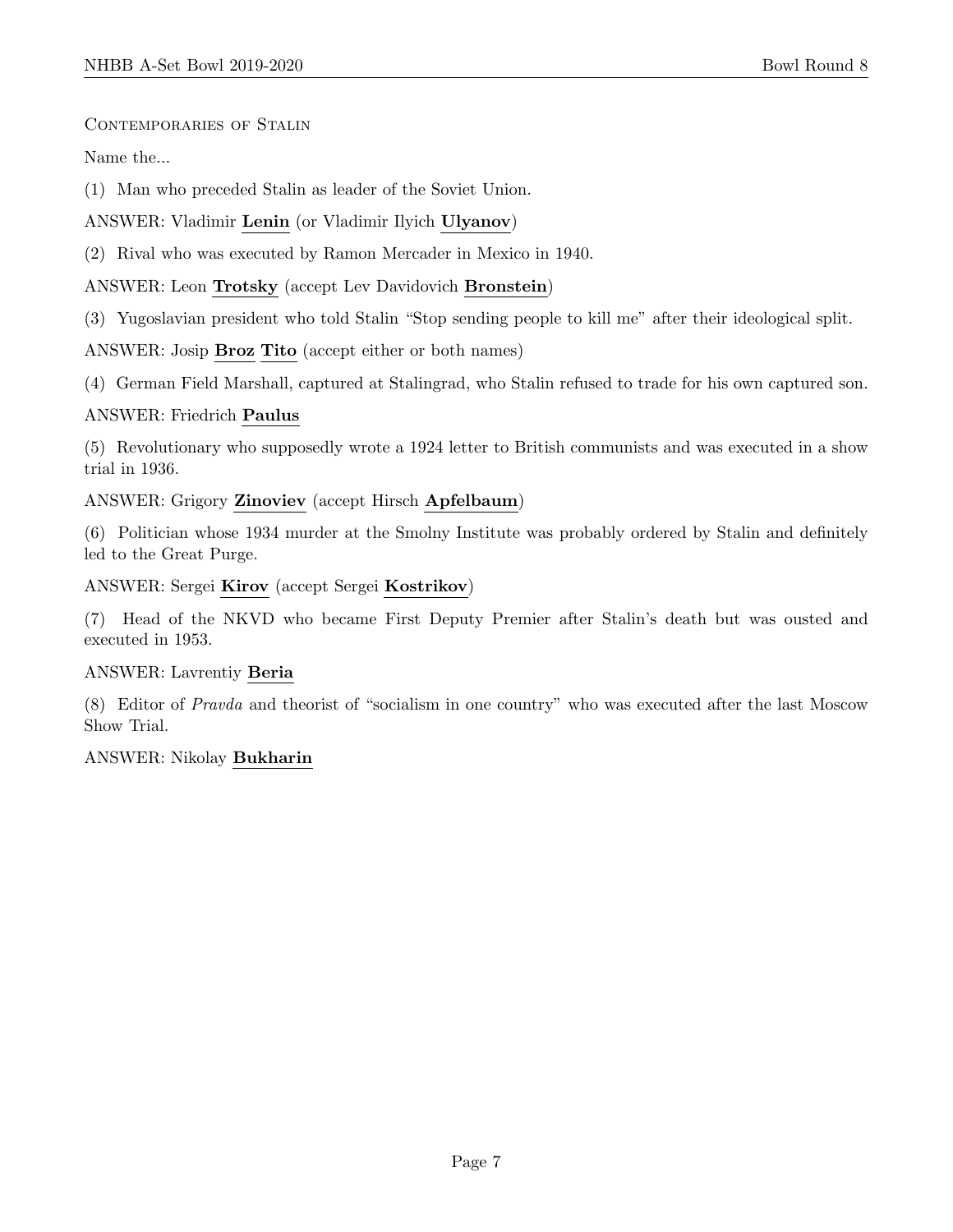**PERU** 

Name the...

(1) Capital city of Peru, where a 1996 embassy hostage crisis took place.

# ANSWER: Lima

(2) Culture whose people created massive line drawings in the Peruvian desert soil.

ANSWER: Nazca people (accept Nazca Lines)

(3) Politician of Japanese descent who served as a corrupt president during the 1990s.

# ANSWER: Alberto Fujimori

(4) Winner of the 2010 Nobel Prize in Literature, who lost the 1990 presidential election.

ANSWER: Mario Vargas Llosa (prompt on partial last names)

(5) Communist guerrilla group that was fought by the government death squad Grupo Colina.

ANSWER: Communist Party of Peru - Shining Path (accept Sendero Luminoso)

(6) Leader of that group; he was captured in 1992.

ANSWER: Abimael Guzman

(7) Last Sapa Inca, who was executed in 1572; an independence fighter in the 18th century and another guerrilla group took his name.

ANSWER: Tupac Amaru (accept Jose Gabriel Tupac Amaru; accept Tupac Amaru II; accept Tupac Amaru Revolutionary Movement; prompt on Tupac or Amaru alone)

(8) Event being celebrated by the hostages when the embassy crisis began on December 17, 1996.

ANSWER: Emperor Akihito's birthday (prompt on partial answers, like the birthday of the Japanese emperor)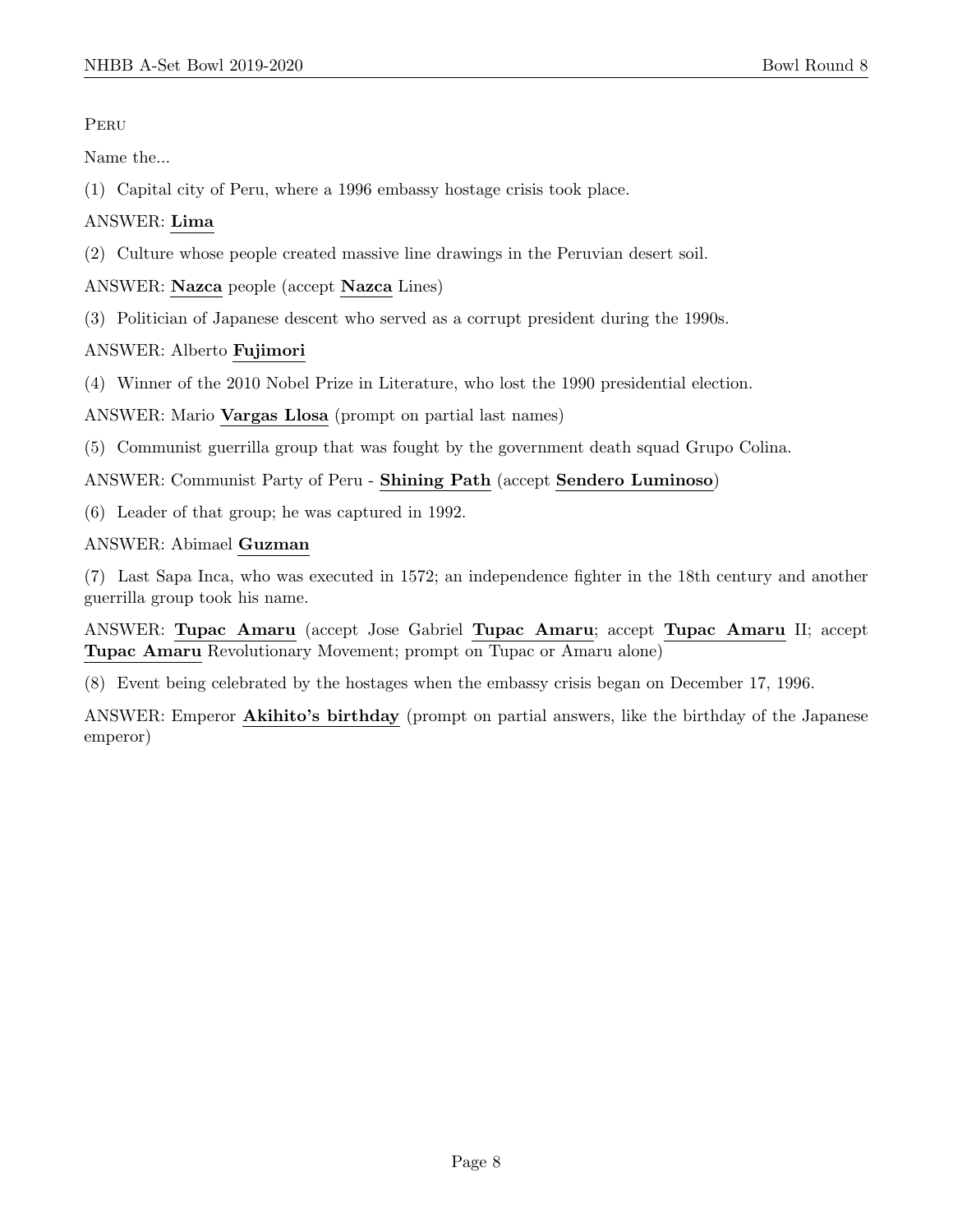# Fourth Quarter

(1) This man was removed from his post of Lord High Admiral after going missing with a fleet of ships for ten days. This ruler was the last king to appoint a Prime Minister against Parliament's wishes. This man outlawed  $(+)$  child labor under the Factory Act and abolished slavery in most of the empire, but is more known for a bill that (\*) eliminated "rotten boroughs" and greatly increased the voting population. The 1832 Great Reform Act was overseen by, for ten points, what final king of the House of Hanover, the uncle of Queen Victoria?

# ANSWER: William IV

(2) Senator Olin D. Johnston declined to attend this event, noting "criminal, fanatical, and communist elements" would attend. Prisoners were moved to different prisons before this event because police believed there would be mass arrests. Before this event, Walter Fauntroy threatened "Do you want a fight here tomorrow?" after a \$16,000 (+) sound system was sabotaged. Josephine Baker gave an opening address and the "Queen of Gospel," (\*) Mahalia Jackson, performed at this event. A. Philip Randolph and Bayard Rustin organized, for ten points, what event calling for "Jobs and Freedom" for African-Americans, at which Martin Luther King Jr. gave the "I Have A Dream" speech?

ANSWER: 1963 March on Washington for Jobs and Freedom (prompt on answers relating to MLK's "I Have A Dream" speech by asking the player "at what event?")

(3) This artist painted a full-length portrait of Muhammad Dervish Khan, an ambassador sent by Tipu Sultan to France. This artist indicated the recent death of a child named Sophie with an empty bassinet draped with a black cloth held back by  $(+)$  Dauphin Louis Joseph. In that painting, this artist's patron wears a red dress in an attempt to repair the (\*) reputation that had been damaged by a painting of this artist's patron wearing a blue-feathered straw hat and a striped gold sash over a scandalously informal white gown. For ten points, name this court painter for Marie Antoinette.

ANSWER: Elisabeth Louise Vigeé Le Brun (accept Madame Le Brun)

(4) Roland Osterweis described this belief as a "landscape dotted with figures drawn mainly out of the past." Moses Jacob Ezekiel's sculptures promoted this belief, which was popularized by Jubal  $(+)$  Early. This theory is employed by a Thomas Dixon novel whose film adaptation was screened in the White House by Woodrow Wilson,  $(*)$  D.W. Griffith's The Birth of a Nation. Reconstruction is condemned in, for ten points, what ideology that romanticizes the Confederacy as heroic defenders of the South whose loss was inevitable due to Northern industrial advantages?

ANSWER: Lost Cause of the Confederacy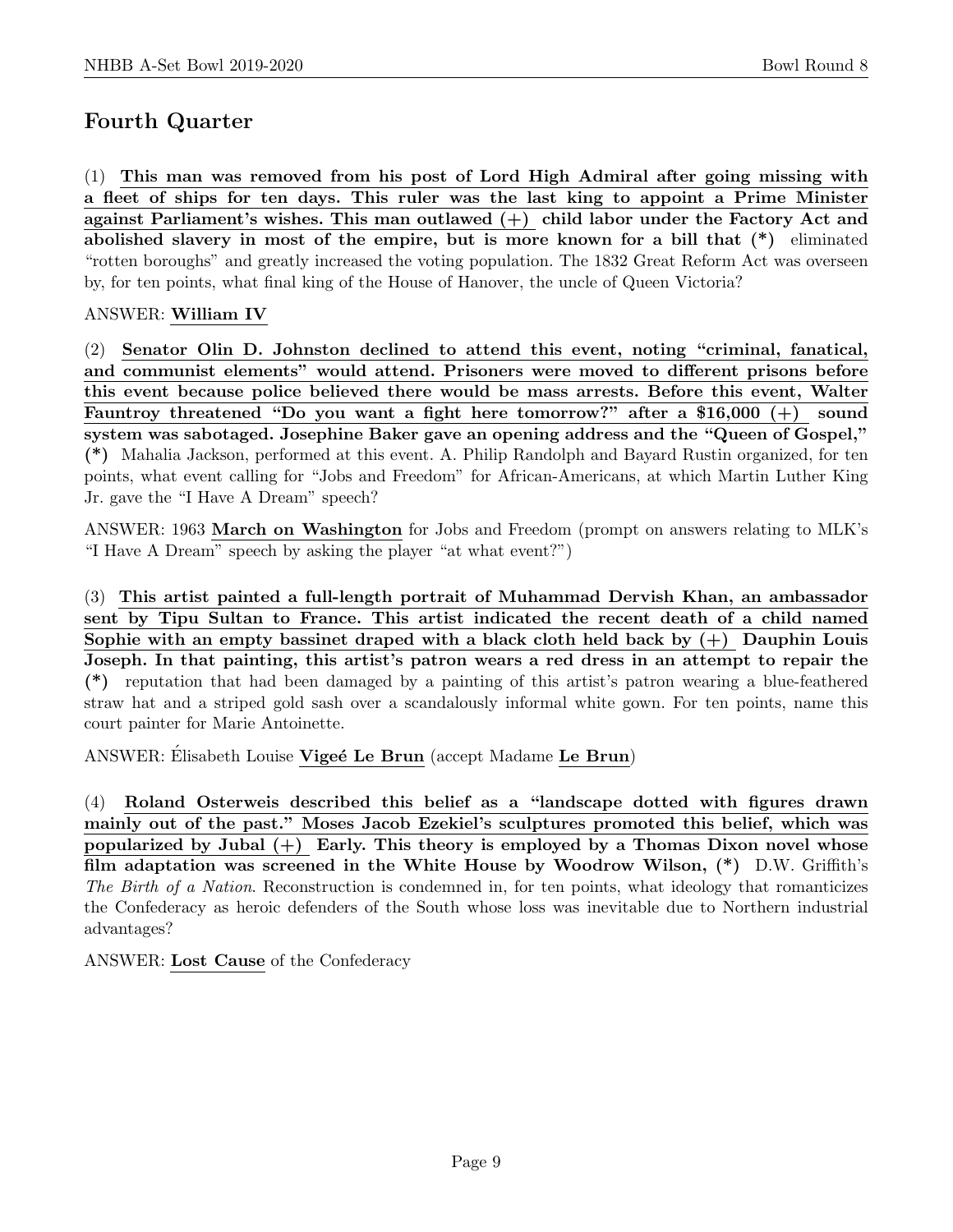(5) After Lord Dufferin offered to create a "free state" in this province, many Icelandic Mormons traveled to its colony of New Iceland. Due to incorrect metric conversions, an Air Canada flight had to land in this province's town of  $(+)$  Gimli. Thomas Greenway and Wilfrid Laurier defused a 19th century crisis over religion and language in this province's schools. Premier Duff Roblin had to build a floodway in this province after the (\*) Red River of the North overflowed. For ten points, name this Canadian province where, in 1919, a general strike disrupted Winnipeg.

# ANSWER: Manitoba

(6) A ruler of these people legendarily planted a black poplar to announce that he would take the throne. One ruler of these people accidentally shot Saint Giles with an arrow. Wamba led these people, who were governed by the Code of Leovigild and the earlier Code of (+) Euric. Another leader of these people died when he fought Tariq ibn Ziyad of the Ummayads at the Battle of Guadalete; that man was (\*) Roderic. These people held several councils of Toledo under kings like Reccared I. For ten points, name these Gothic rulers of what is now Spain, contrasted with the eastern Ostrogoths.

# ANSWER: Visigoths (prompt on Goths)

(7) During this battle, the sword of the recently-killed Prince Imperial Napoleon was offered in a rejected peace treaty. This battle began with an attempt to cross the Mbilane River by Evelyn Wood's flying column and Redvers Buller's cavalry. The losing side in this battle was subsequently (+) divided into 13 chiefdoms by Garnet Wolseley, who had arrived too late to take command. The royal kraal of  $(*)$  Cetshwayo was burned in this battle, which Lord Chelmsford hastily initiated in an attempt to salvage his reputation from a prior defeat at Isandlwana. For ten points, name this 1879 battle for the Zulu capital.

# ANSWER: Battle of Ulundi

(8) In 1886, riots in this city occurred after police tried to control a crowd watching illegal eel-pulling. A silent walk in this city commemorates an event in which sacramental bread was put in a fire but remained intact. Protestant control of this city began after the 1578 (+) Alteratie. In 2004, filmmaker Theo van Gogh was assassinated in this city, where a (\*) dike was built in the 1930s to change the Zuider Zee into a freshwater lake. Three concentric canals encircle, for ten points, what city where Anne Frank's family was betrayed to the Nazis, the capital of the Netherlands?

# ANSWER: Amsterdam